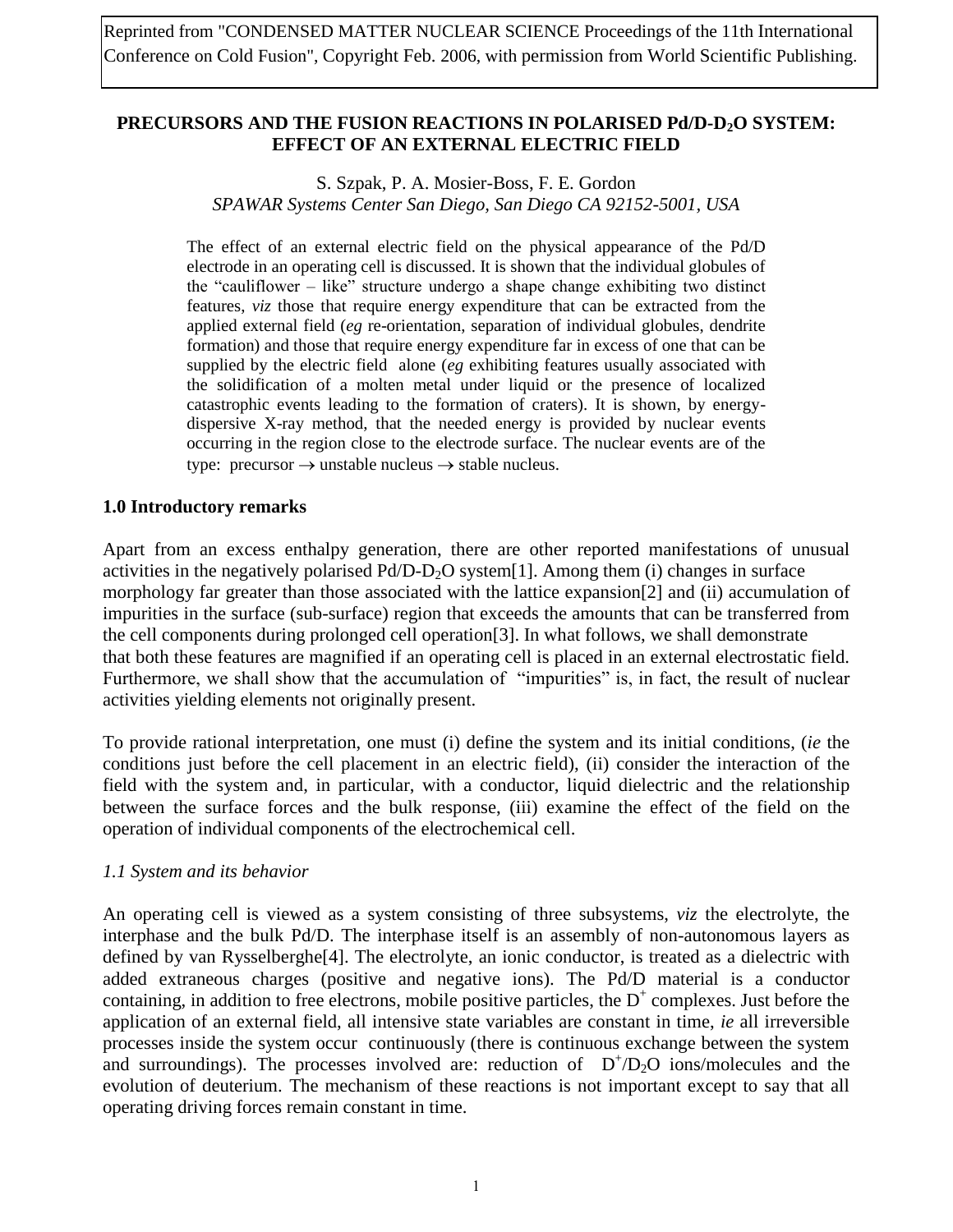The system's reference state is maintained by an overpotential,  $\eta$ . The vanishing of all mass fluxes (at the reference state) demands that all chemical potentials be equal. The overpotential acts as an external potential, *ie* it determines the distribution of all mobile charges as well as their electrochemical potentials. The ionization  $D^{(l)} \to D^+$ , complex and precursor formation occur in an s-electron rich environment, *ie* where  $q^+ << q^-$ .

The IR imaging of the electrode surface shows that excess heat is generated at discrete locations which, in turn, implies the formation of domains. The existence of hot spots indicates the presence of highly energetic fast reactions which, in turn, produce pressure and temperature waves traveling through the electrode. Indeed, such waves were observed by the response of a pressure sensitive material onto which the Pd/D films were deposited[5].

## *1.2 System far from equilibrium*

The characteristics of systems far from equilibrium are: (i) the formation of new structures is always the result of an instability which may be due to either internal or external fluctuations to the system, (ii) fluctuation is always followed by the response which may bring the system to its original conditions or may produce a new structure, (iii) the system's stability is determined by a complex interplay of kinetic and thermodynamic quantities (*ie* no statement can be made that is independent of kinetic considerations), (iv) chemical instabilities lead to spontaneous "selforganization" if the system is able to exchange part of the energy or matter with the outside world in order to establish a microscopic internal order (an open system must be maintained, if selforganization is to occur), (v) as the overpotential is increased, the probability of cluster formation increases (increase in the rate of formation of hot spots).

Parenthetically, in systems far from equilibrium the complexes can be viewed as "supermolecules" where the physical laws, as formulated for systems at or near equilibrium, may not apply. To quote: "....there exist new dynamic states of matter induced by a flow of free energy far from equilibrium. Such states are governed by a new physical chemistry on a supermolecular level, while all laws referring to the molecular level, remain essentially unchanged. In all cases considered, the coherent behaviour on the supermolecular level corresponds in fact to an amplification of specific molecular properties (such as kinetic constants) in far from thermodynamic equilibrium conditions" [6, p. 290].

## *1.3 Field interactions with cell components*

*(i) Conductors*. Introduction of an uncharged conductor into the field reduces the total energy of the field. An uncharged conductor located outside the field is attracted towards the field. A conductor, charged or not, when placed in an electric field cannot remain in stable equilibrium. Consequently, if a conductor is constrained then it will suffer shape change, either reversible or permanent, depending upon conditions at the surface and the time involved.

*(ii) Electrolyte*. The electrolyte phase contains mobile positive and negative ions distributed in a manner that assures charge neutrality (except at boundaries). It is known that an ion in contact with water is solvated, which means that the central ion is surrounded by an oppositely charged ionic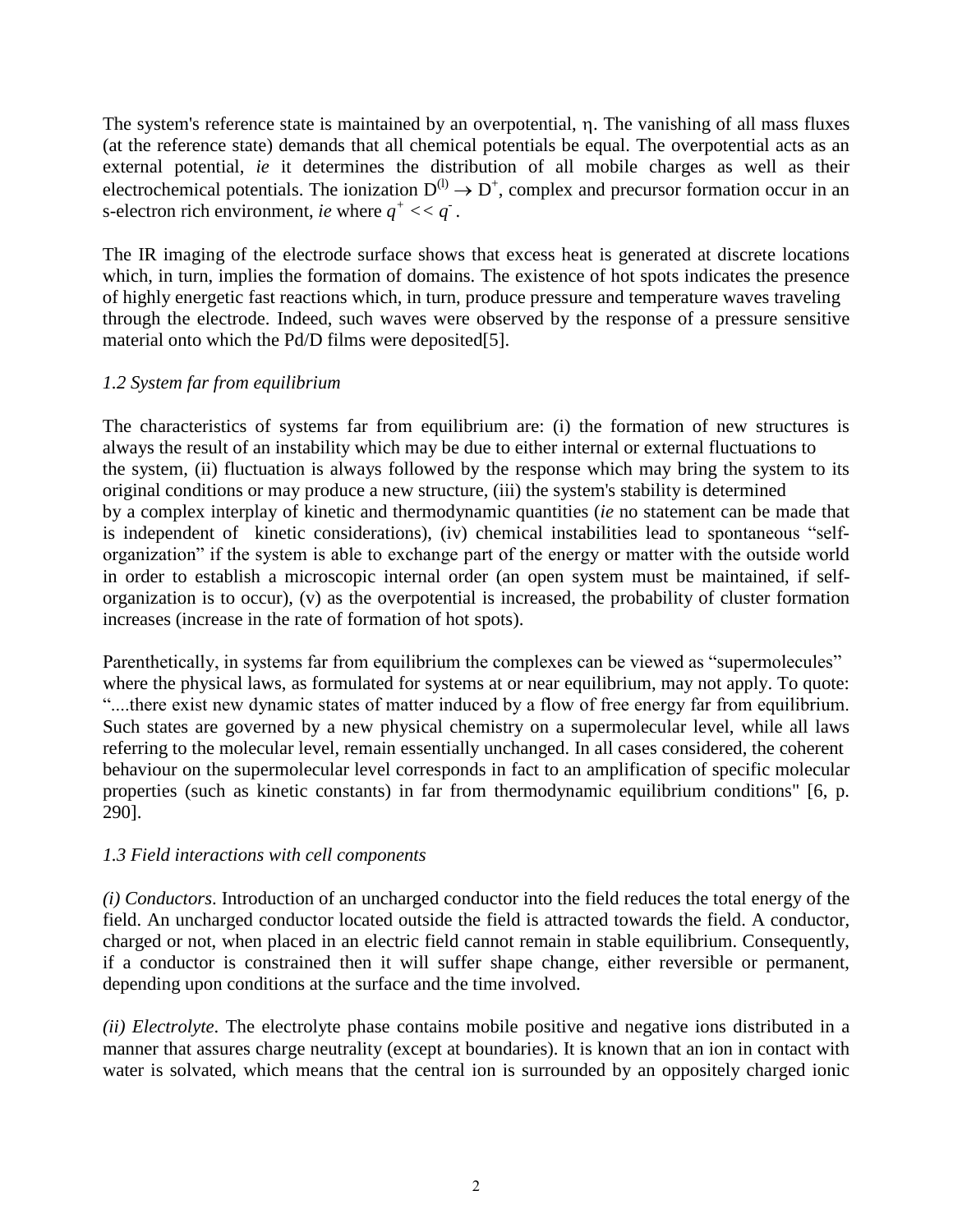cloud. When subjected to an electric field, each ion is acted upon with a net force representing the difference between the accelerating force arising from the applied field and the opposing forces, *viz* (i) the electrophoretic contribution associated with the structure of the moving entity and (ii) the force connected with the relaxation of the ionic cloud[7].

*(iii) Interphase.* Charging of the Pd lattice with hydrogen isotopes by electrochemical means occurs through a number of consecutive processes, *ie* charge transfer, adsorption, absorption *etc*. These processes define the thermodynamic structure of the interphase (as opposed to its physical structure). The set of processes involved is as follows:  $D^{+(b)}_1 \rightarrow D^{+(r)}_1 \rightarrow D^{(b)} \rightarrow D^{(b)}_2 \rightarrow D^{(l)} \rightarrow D^{(l)}$  $D^{(r_2)} \to [(D^+ \cdot e)_n - D^+]$  denoting charge transfer, adsorption, absorption, placement in Pd lattice, ionization, complex formation[8].

*(iv) The bulk Pd/D.* Any charge on a conductor must be located at its surface. Charged mobile species  $(D^+$  complexes) are also present in the bulk Pd/D material. In general, they will not be affected by an external field, since no field can exist there. However, in the present case, they might be affected by the field generated by the flow of the cell current, *ie* the electro-diffusion might occur.

*(v) Internal stresses - shape change.* The relationship between the surface forces and the bulk response is given by

$$
\int \text{div} A d\tau = \oint A_n d\sigma \tag{1}
$$

where the *div* operator derives a vector from tensor. The left side term is the algebraic sum of all sources/sinks continuously distributed over the volume element. The right side defines the outflow, if positive and the inflow, if negative. Equation (1) indicates that forces acting on any finite volume in a body can be reduced to forces applied to the surface of that volume and *vice versa.* Consequently, it follows that the shape change at constant volume is associated with motion due to internal forces acting on the surface. Thus, the deformation will be determined by the distribution of surface forces, while the rate of deformation by their magnitude.

Internal stresses can be present without the presence of external loads, *eg* due to inhomogeneities, imperfections, *etc* a likely situation in the co-deposited film and the continuous evolution of deuterium.

*(vi) Location/size*. The presence of discrete, randomly distributed sites (hot spots, craters, boulders, *etc*) implies the existence of volumes within the electrode material where conditions promoting the highly energetic reactions exist. In estimating their magnitude, one must make a certain number of assumptions, *eg* (i) energy per single event is that of the reaction  $D + D \rightarrow He$ , (ii) the number of single events to produce a crater is on the order of  $10<sup>4</sup>$  or higher, depending upon its radius[9], (iii) the number of single events needed to generate the "hot spot" displayed by IR imaging is on the order of  $10<sup>4</sup>$  or higher, depending upon its size and brightness. Under these conditions and assuming the loading ratio greater than unity, one can calculate the radius of this volume to be on the order of 100 Å or higher. The events take place within the bulk material in the close vicinity to the contact surface.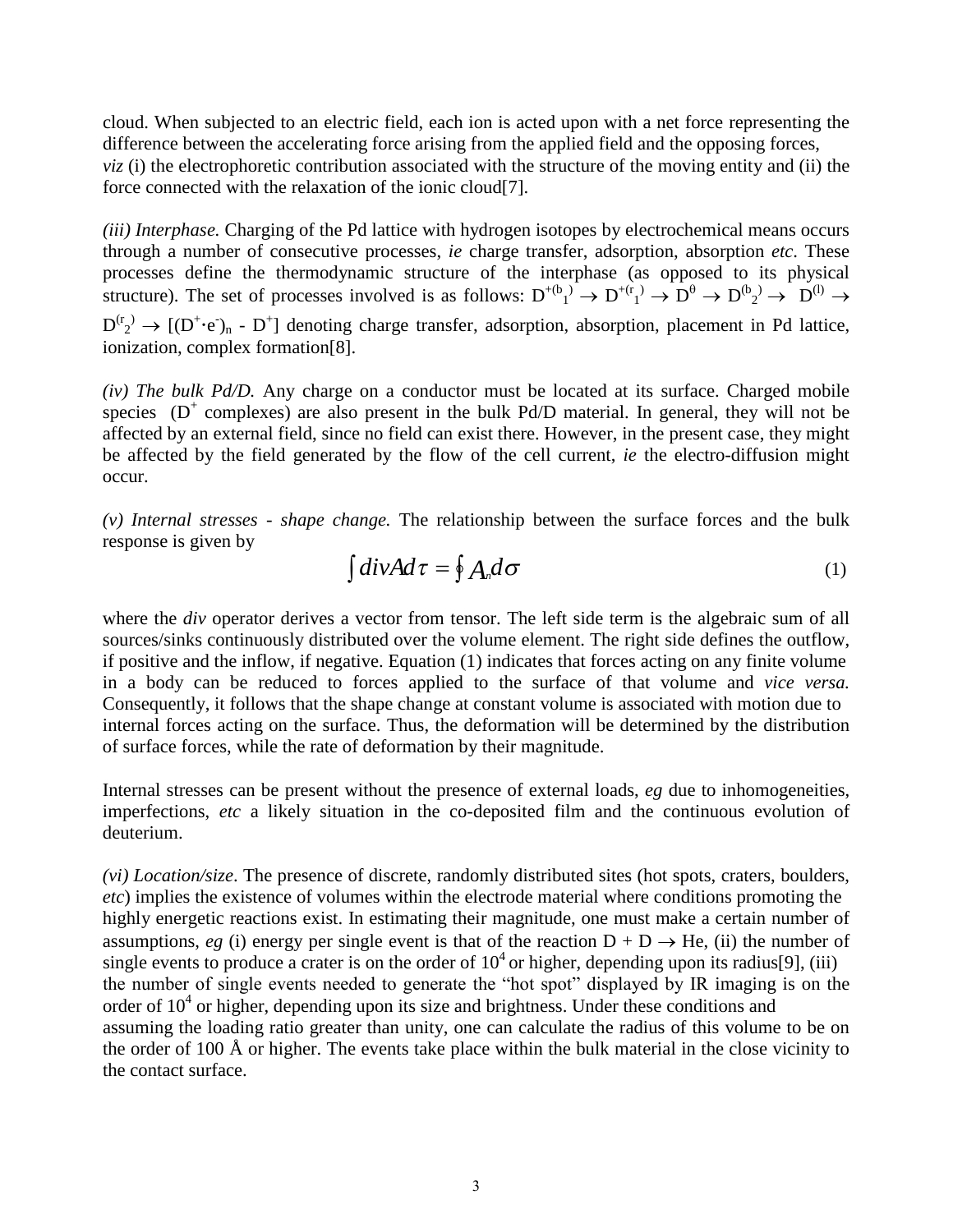#### **2.0 Experimental/Results**

An operating  $PdD/D_2O$ , 0.3 M LiCl//Pt cell was placed in an electrostatic field generated by a parallel plate capacitor where the field strength was maintained and controlled by setting the potential difference at a specified level. The cell geometry is shown in Fig. 1. The Pd/D electrode was prepared by the Pd deposition onto an Au foil from a solution of 0.03M PdCl<sub>2</sub> + 0.3M LiCl dissolved in  $D_2O$ . The electrodeposition was under galvanostatic control with the current profile as follows:  $1.0 \text{ mA cm}^{-2}$  for 8 hrs,  $3 \text{ mA cm}^{-2}$  for 8 hrs and at  $5.0 \text{ mA cm}^{-2}$  until all  $Pd^{2+}$  ions were reduced. Upon completion of the Pd deposition, the cell current was increased to a value needed to maintain a visible gas evolution (usually  $30 - 50$  mA cm<sup>-2</sup>) for the next 2 - 3 hrs followed by placement in an external electric field  $(1000 - 3000 \text{ V cm}^{-1})$  with the cell current increased to about 100 mA  $\text{cm}^{-2}$  for the next 48 hrs or longer.

**Figure 1. An electrochemical cell. 1 clear plastic (acrylic) wall. 2 - Pt screen. 3 - Co--deposited PdD layer. 4 - Au foil. 5 - Cu foil. Cell connected to a galvanostat; electric field maintained by a regulated high voltage source (not shown).**



The surface morphology and the bulk structure of the co-deposited Pd/D film, shown in Fig. 2a, undergoes substantial changes when the operating cell is placed in an external electrostatic field. This is illustrated in a series of SEM photographs taken from various runs. In the absence of an electric field, the electrode structure consists of globules,  $3 - 7 \mu m$  in diameter, arranged in short columns. Each of the individual globules is an aggregate of much smaller, almost spherical units, having a diameter in a sub-micron range. This structure is uniform throughout the electrode.

#### *2.1 Morphological changes - minor deformations*

The first noticeable effect, seen shortly after placing the cell in an electric field, is swelling of the co-deposited material followed by displacement toward the negative capacitor plate. The reorientation without substantial change in their size is shown in Fig. 2b. We selected examples of various structures to emphasize the complexity of the system as well as to indicate the impossibility of a quantitative analysis. The selected examples include minor deformation of the original structure, definitive shape change, unusual structures to a deformation associated with, what appears to be, a localized catastrophic event.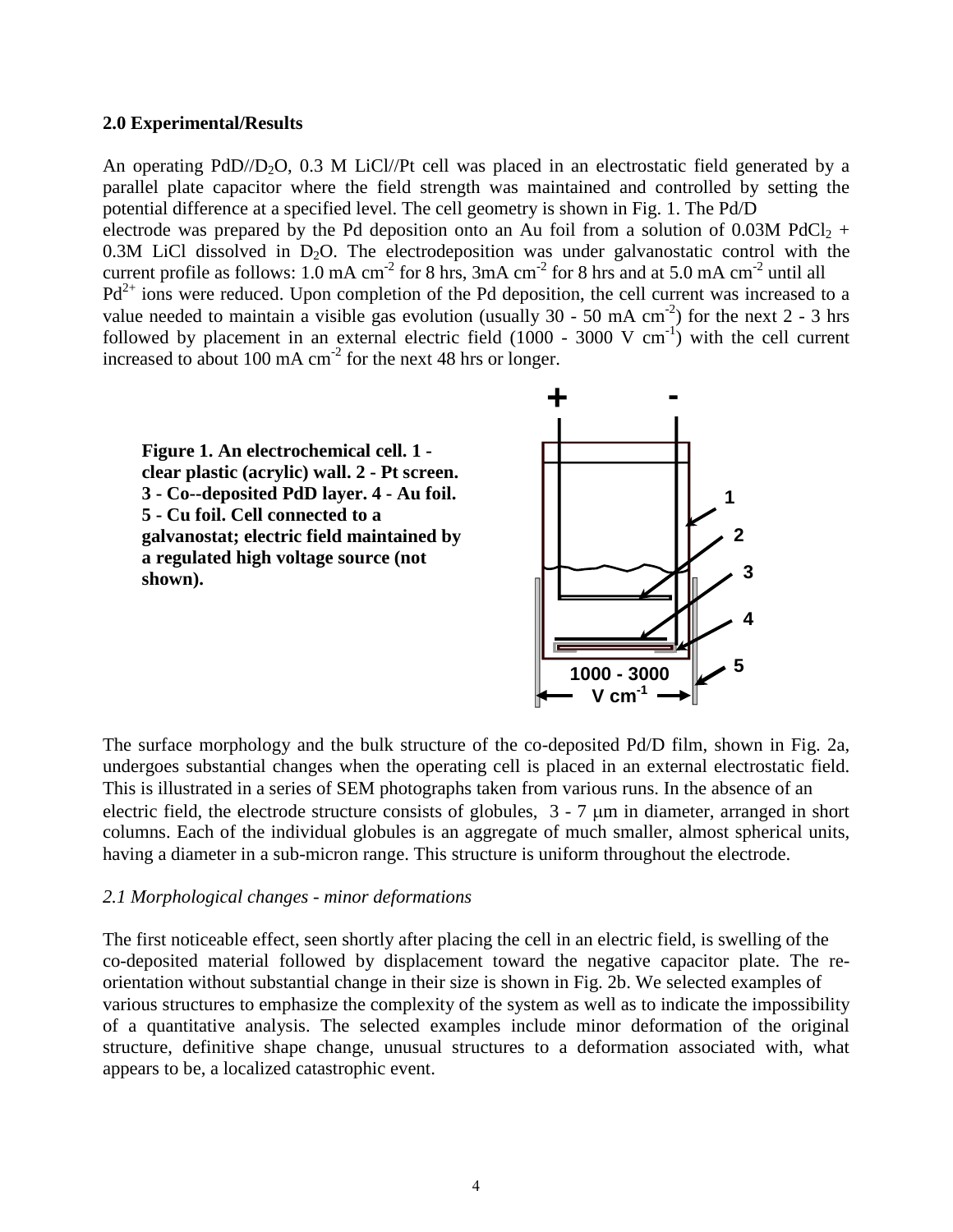

**Figure 2. An illustration of minor morphological changes. a - reference morphology (no field). b - re-orientation. c - disintegration. d - branches (fractals). e - dendritic growth.**

Another example of the disintegration of the Pd/D structure is shown in Fig. 2c. This figure illustrates the breaking of the bonds holding together the individual globules. The breaking of the bonding and the separation of globules may be due to action of the electric field alone or may be due to combined action of electrical and mechanical forces arising from the bulk material response to the changing magnitude of the surface forces.

A different set of processes appears to be responsible for the structural changes, *viz* (i) formation of branches (fractals), Fig. 2d and (ii) the production of dendritic growth, Fig. 2e. In what follows, we argue that these two very different forms may have a common origin, namely that they are the result of a combined action of the current flow through a porous structure, the presence of evolving deuterium, and the electric field on the separated micro-globules suspended in the electrolyte and restricted by the porous structure.

The observed morphological and structural changes occur during the reduction of  $D^+ / D_2$ O ions/molecules at the porous electrode. Thus, at least three factors should be considered: (i) the external field, (ii) the distribution of the cell current and (iii) the presence of gaseous deuterium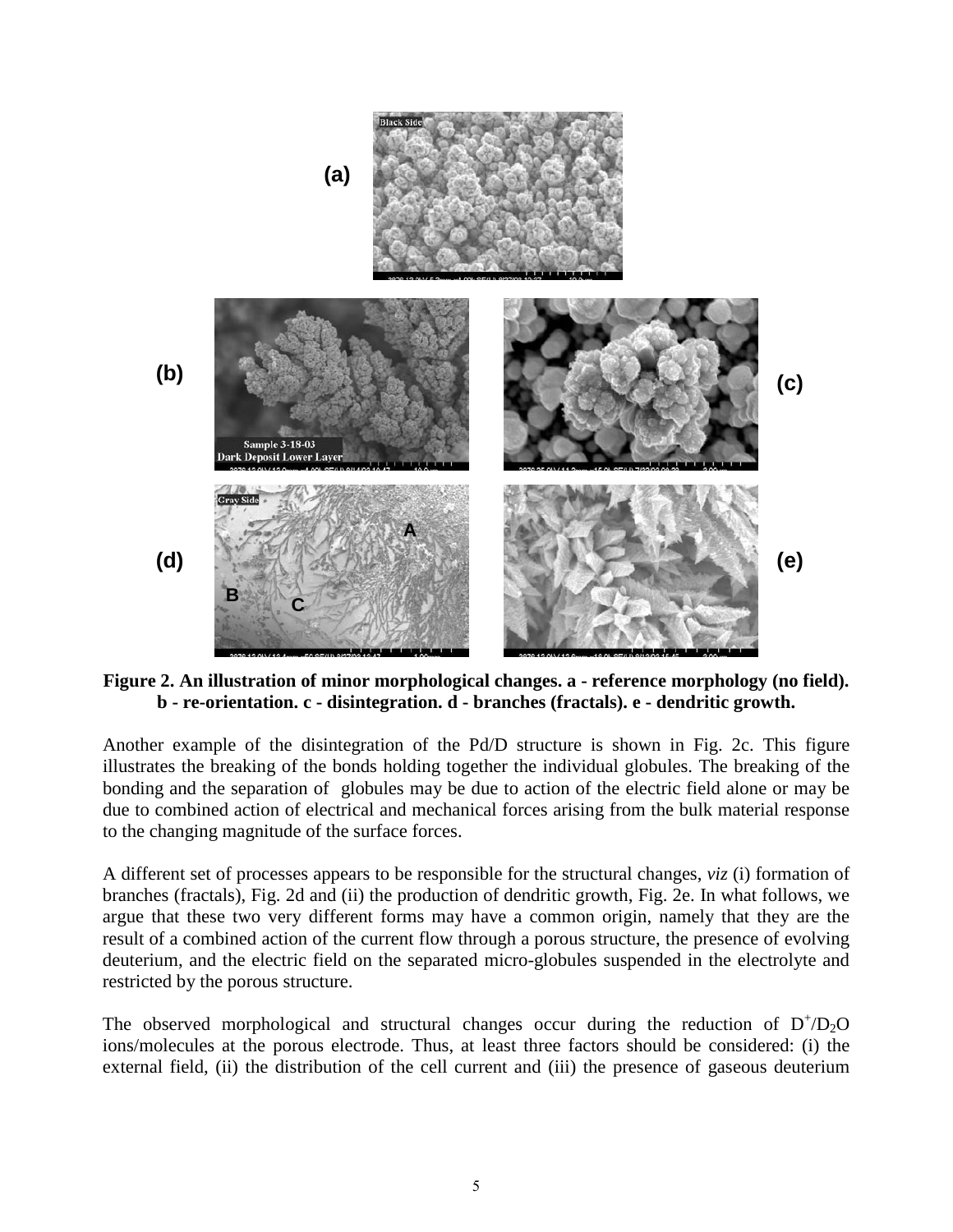within the confines of the structure. Since the depth of current penetration (for a given electrode kinetics, current density, *etc*) into electrode depends on pore size and assuming that all factors are involved, a different response to the field is expected at different sites of the Pd/D material. At sites of a relatively large pore size, the micro-globules are acted upon by two factors, the electric field and the convective flow due to mixing by the evolving deuterium. The electric field redistributes the surface charges while the evolving gas brings micro-globules in contact with each other. Viewing Fig. 2d we identify three areas having distinct features: area A with high density of branches and un-attached micro-globules, area B which is sparsely populated by micro-globules and area C where the un-attached micro-globules are absent and where branches are well defined. The latter indicates that the growth of branches by addition of micro-globules leading to an apparent reversal of the action of an electric field.

Entirely different situations exist in small pore sizes; the pore wall may be covered by gaseous deuterium, thus shifting the cell current deeper into the porous structure. If a micro-globule is placed into the current path, and if the potential drop over the length of the micro-globule in the electrolyte is greater than the sum of cathodic and anodic overpotentials needed to dissolve Pd and deposit the  $Pd^{2+}$  ions, then the dendritic growth is possible[11].



**Figure 3. An illustrattion of significant morphological changes. a - reference morphology (no field). b - circular and square rods. c - boulder and long wire. d - folded thin layer. e - crater.**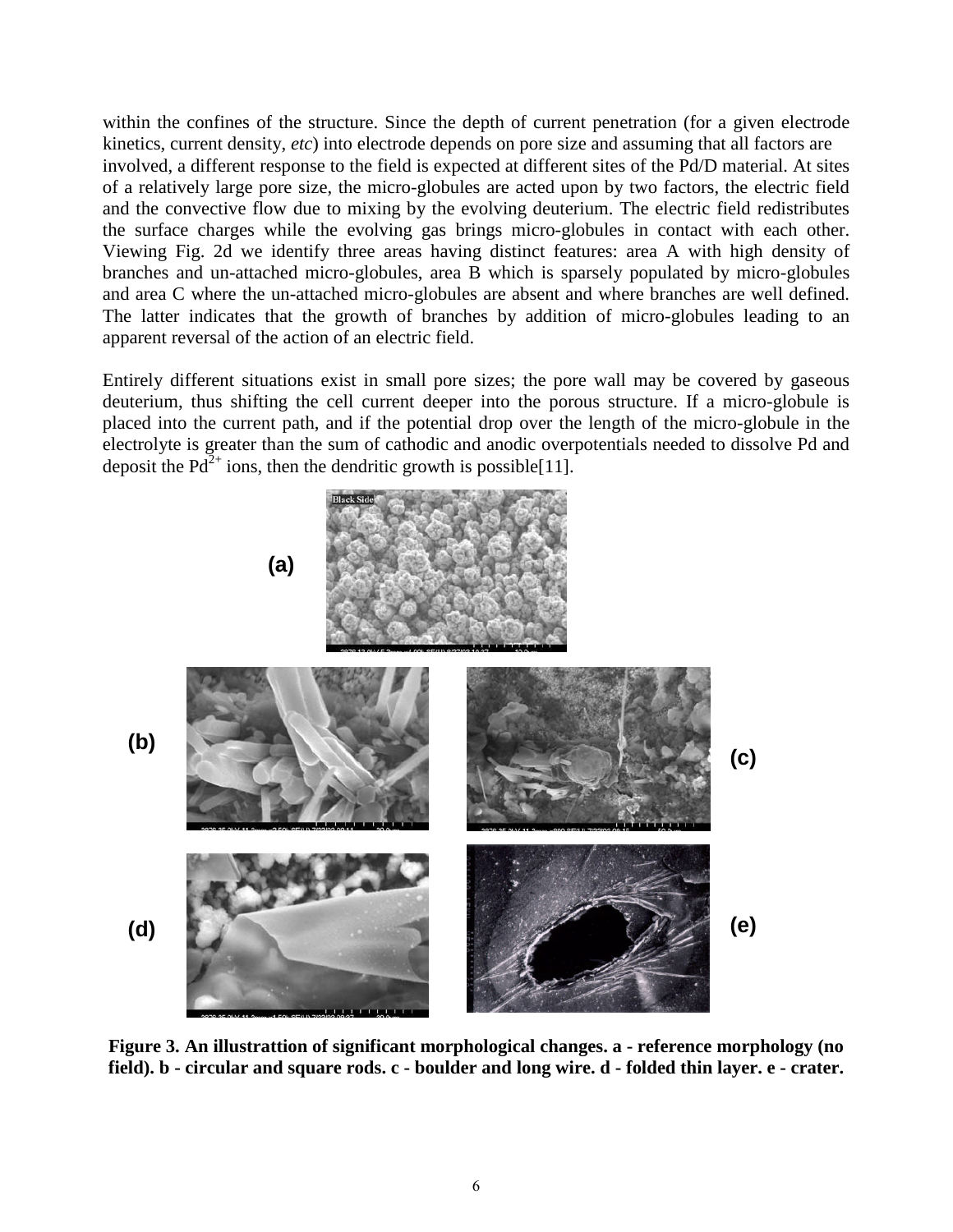#### *2.2 Morphological changes - shape changes*

The transition from the "cauliflower-like" morphology to other forms is expected due to an interaction of the electric field and the response of a solid to the action of surface forces. While the morphologies shown in Figs. 2b - 2e can be accounted for, those in Figs. 3b - 3e suggest that additional factors are involved in producing the observed shape changes. Of the great variety of forms, we selected those illustrating the re-shaping of the spherical globules into (i) rods (circular and square), (ii) long wire, (iii) folded thin film and (iv) a crater, the latter suggesting the presence of a violent event. These structural changes require substantial energy expenditure, far in excess of that that can be extracted from the electric field. One such source is of nuclear origin as first suggested by Fleischmann *et al* [12]. and supported by the emission of soft X-rays[13], charged particles[14] and tritium[15] and helium[16] production.

The SEM photographs, Figs. 3b-3e, show well defined areas that seem to represent solidification of molten metal occurring under a liquid. If, as suggested earlier (*vide supra*) that the energy needed to melt a metal is of nuclear origin, then the chemical analysis of these distinctly different areas should reflect it. To illustrate, we selected three morphologically different cases, *viz* (i) a thin layer detached from the Au substrate, Fig. 4, (ii) boulder-like region, Fig. 5, and (iii) a place where, most likely, a catastrophic event has occurred, Fig. 6.



**Figure 4. SEM of Pd/D electrode, after being placed in an external electrostatic field, showing a "blister-like" deformation. XRF spectra showing the chemical composition of the blister.**

Analysis of the detached thin film, Fig. 4, showed the presence of Ca, Al, Si, Mg, Zn and Au, O and Cl. Since the latter three elements are present in the cell components, they cannot be attributed to nuclear events (futher experiments are needed for verification). The presence of these new elements on the electrode surface, after a long term polarization, was claimed to be due to the concentration of impurities[2,3]. While we cannot express an opinion as to the validity of such statement, we can show unambiguously that in our experiments this is not the case. The impurities,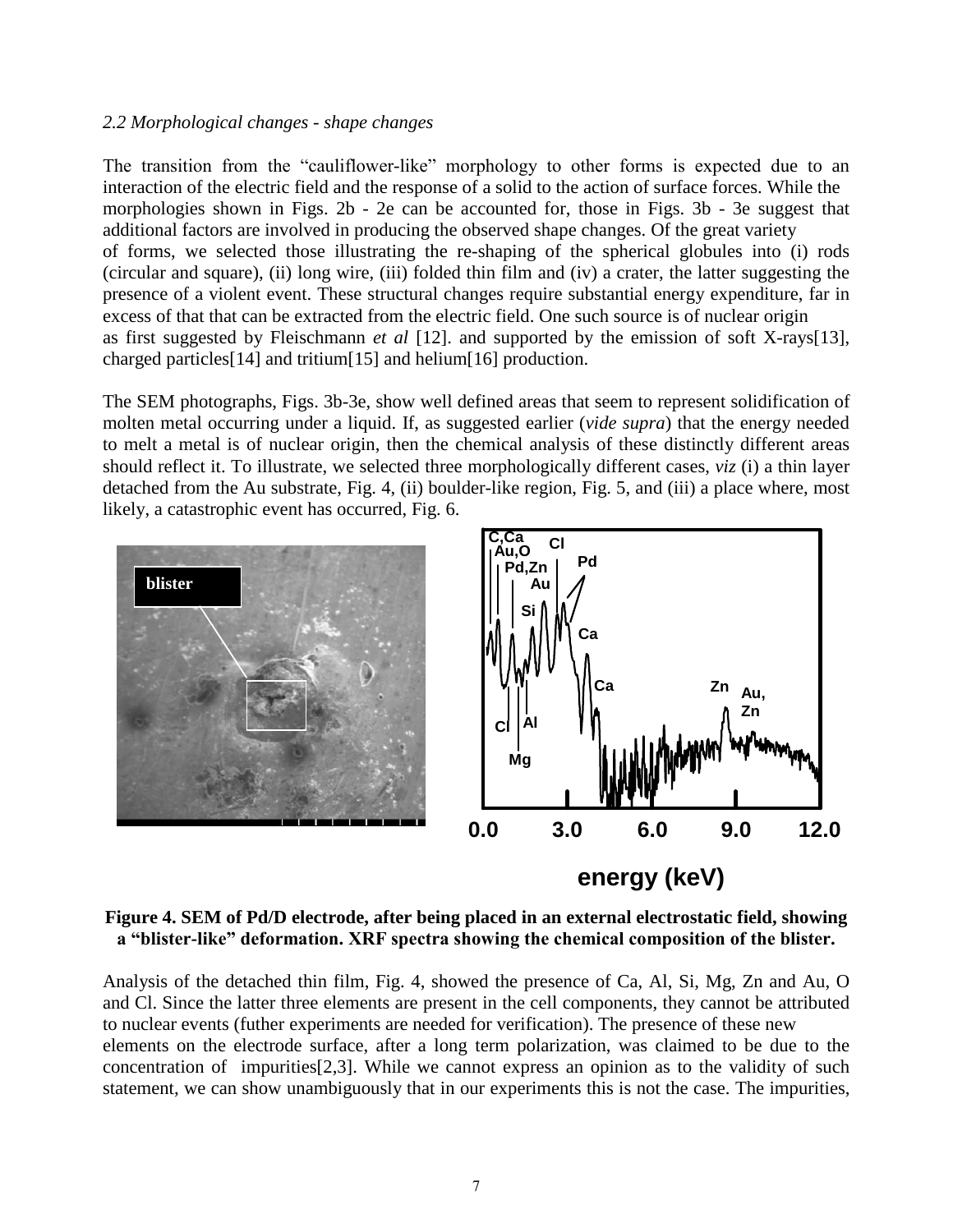whether originating from solution or from cell components should be uniformly distributed over the electrode surface and not concentrated in clearly recognizable spots. In addition, to minimize the notion that they are the result of contamination, initiated in either solution or cell components, we selected two cases: the boulder-like, Fig. 5 , and the crater-like segments of the electrode surface, Fig. 6. Analysis of the boulder-like segment showed the presence of a single element, Al, and that resembling a crater, the presence of two elements, namely Mg and Al. Without the aid of a Maxwell demon, it would be difficult to argue that such directed motion of impurities can take place. The only sensible answer is that they were produced in the course of electrolysis of  $D_2O$  in a cell placed in an external electric field by nuclear events.



**Figure 5. SEM of Pd/D electrode, after being placed in an external electrostatic field, showing a "boulder-like" deformation. XRF spectra showing the chemical composition of the boulder and the area adjacent to the boulder.**

#### *2.3 More about reaction sites*

The progression of an experimental research, *experiment*  $\rightarrow$  *interpretation of results*  $\rightarrow$  *conclusions*  $\rightarrow$  *new experiment*  $\rightarrow$  *etc*, is illustrated in Figs. 7a - 7c. In a separate study[10], we showed that the excess heat is not produced continuously over the entire electrode volume but at isolated, randomly distributed in time and space, reaction sites. The short lived "hot spots", Fig. 7a, are, in fact, "mini—explosions" arising from fast and highly energetic reactions. Such "mini—explosions" can be displayed by bringing an excess heat generating electrode in contact with an appropriate sensor.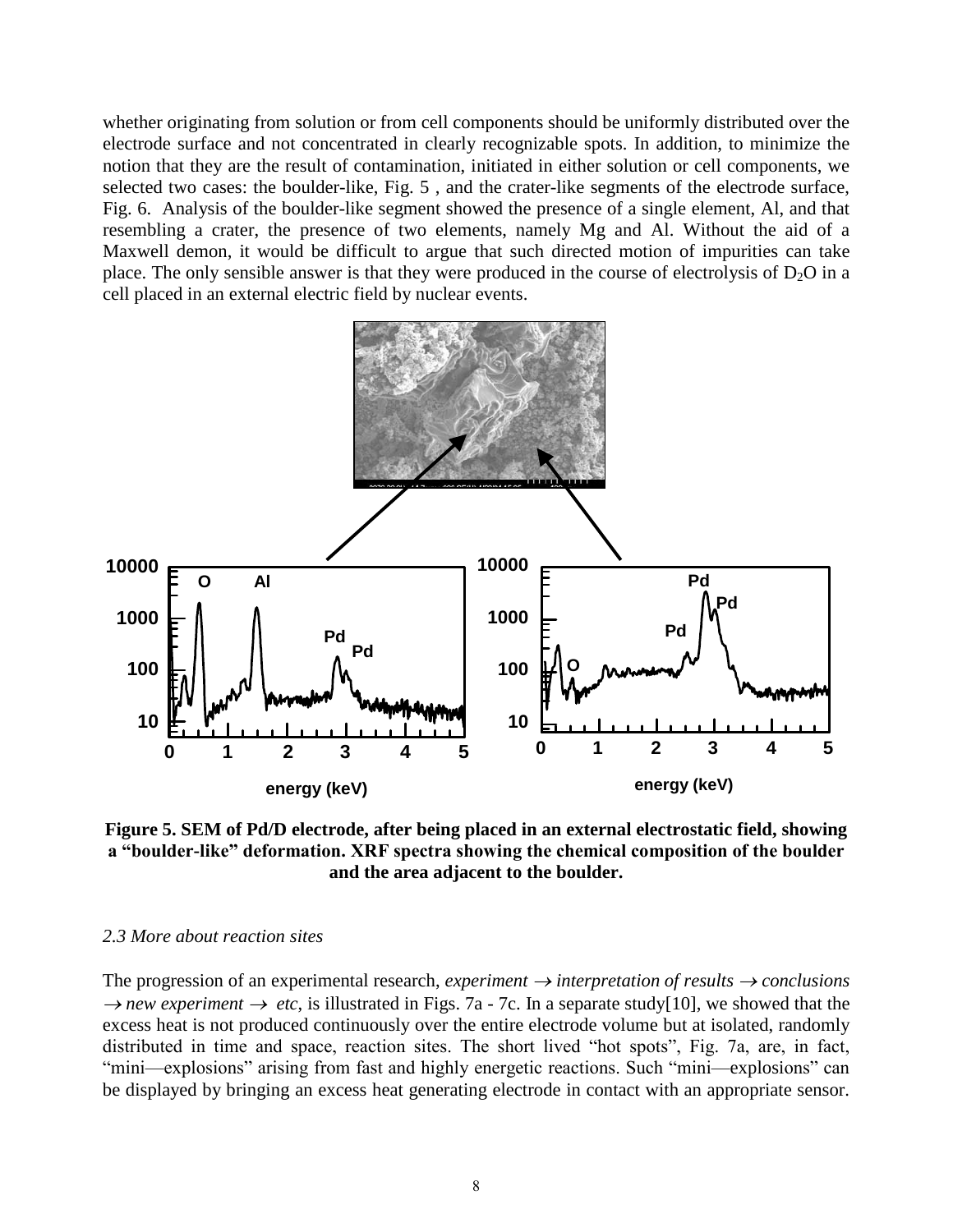Indeed, by co-depositing the Pd/D film onto a piezoelectric substrate, one can display the pressure and temperature waves, originating within the bulk electrode, as they arrive at the sensor's surface, Fig. 7b.



**Figure 7. Sites and energetics of events. a - discrete hot spots. b- mini-explosion(s). c chemical composition indicating nuclear origin.**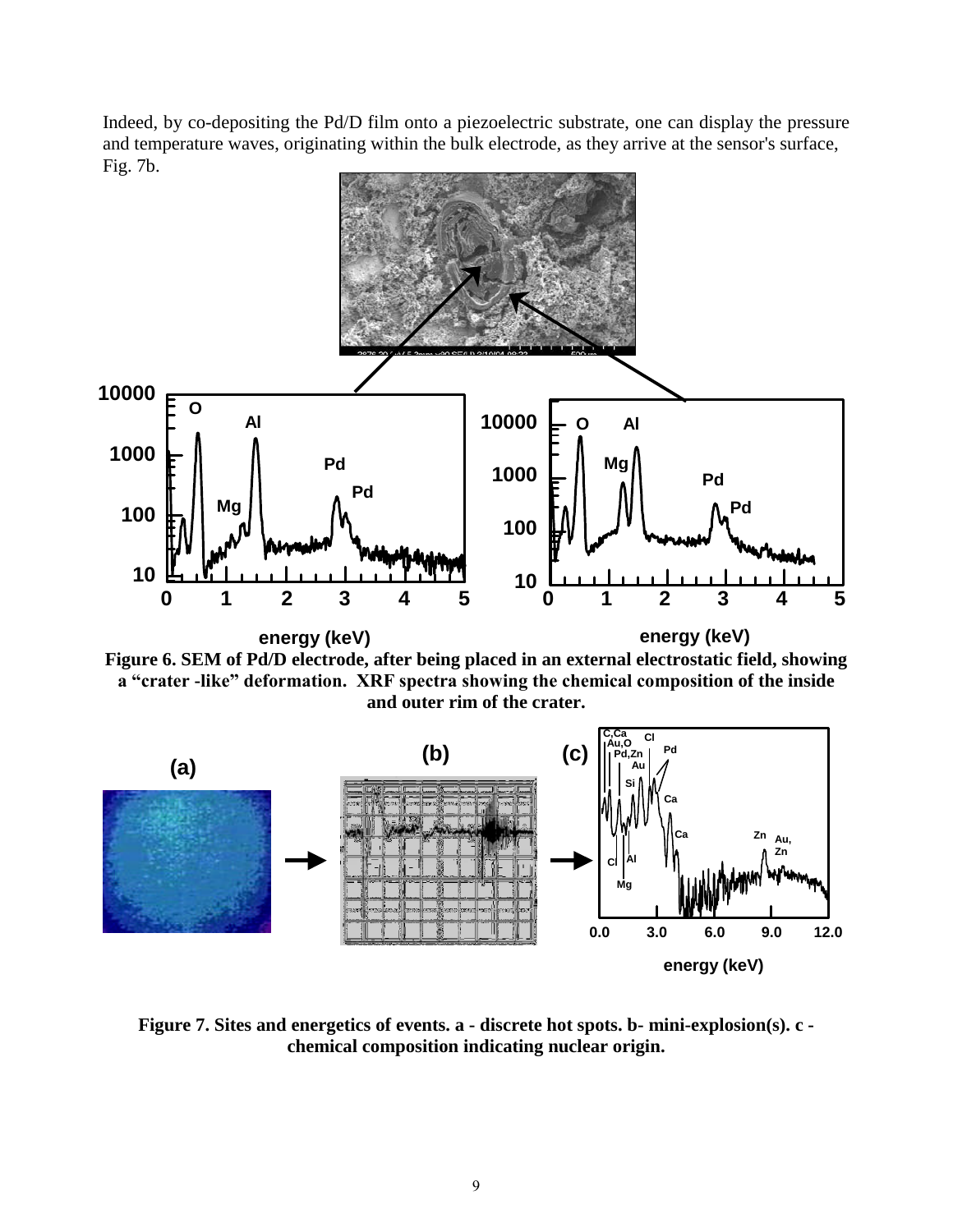In accordance with the concept that one experiment leads to another we noted the following: An analysis of experimental results suggests that events occurring at the contact surface of the interphase region influence the events in the bulk, *ie* influence the intensity and type of the nuclear events through the interactions between the  $D^+$  complexes and the Pd lattice assisted by the stress fields at the reaction sites. Consequently, by placing an operating cell in an external electric field one would expect to see effects quite different from those observed in the absence of field. This is illustrated in Fig.7c.

### **3.0 Discussion**

The variety of forms/structures resulting from the exposure to an electric field can be divided in two groups *viz* those that arise from the co-operative and/or competitive interaction between cell components, relevant processes and their driving forces and those that require substantial energy expenditure.

## *3.1 Search for precursors.*

In a previous communication [17] we examined the the behavior of the Pd/D-D<sub>2</sub>O system using cyclic voltammetry. An analysis of voltammograms indicated the presence of what we have interpreted as  $D_2^+$  species in analogy to the existing  $H_2^+$  molecule-ion. The  $H_2^+$  molecule-ion was first considered in electrochemical systems by Horiuti<sup>[18]</sup> and was modeled by Gryzinski<sup>[19]</sup>. Basically, it involves injection of an s-electron into an orbit in a manner so that  $[(H^+\cdot e^-)$ - $H^+]$ molecule-ion is formed. Here, the s-electron effectively shields one of the  $H^+$  ions. The s-electron injection can be written as follows:  $H^+ + H^+ + e^- \rightarrow [(H^+ \cdot e^-) - H^+]$  indicating that (1) the reaction is of the electron-ion recombination type and that  $(2)$  shielding of one of the originally close  $H^+$  ions removes the Coulomb barrier and creates chemical bond.

*(i) Formation of*  $[(D^+ \cdot e^-)_n - D^+]$  *molecule-ion.* Using the same arguments, we have

 $D^+ + D^+ + e^- \rightarrow [(D^+ \cdot e^-) - D^+]$ 

and, by addition of another  $D^+$  ion

 $[(D^+ \cdot e^-) - D^+] + D^+ + e^- \rightarrow [(D^+ \cdot e^-)_{2} - D^+]$ 

or, in general

 $[(D^+ \cdot e^-)_n - D^+] + D^+ + e^- \rightarrow [(D^+ \cdot e^-)_{n+1} - D^+]$ 

Similarily, an addition of two complex molecule-ions can occur yielding

 $[(D^+ \cdot e^-)_m - D^+] + [(D^+ \cdot e^-)_n - D^+] + e^- \rightarrow [(D^+ \cdot e^-)_{m+n} - D^+]$ 

These complexes interact with the Pd lattice – this is symbolically indicated as  $Pd \cdots [(D^+ \cdot e^-)_n - D^+]$ . Each of these reactions occurs with the rate constant that is affected by an electric field.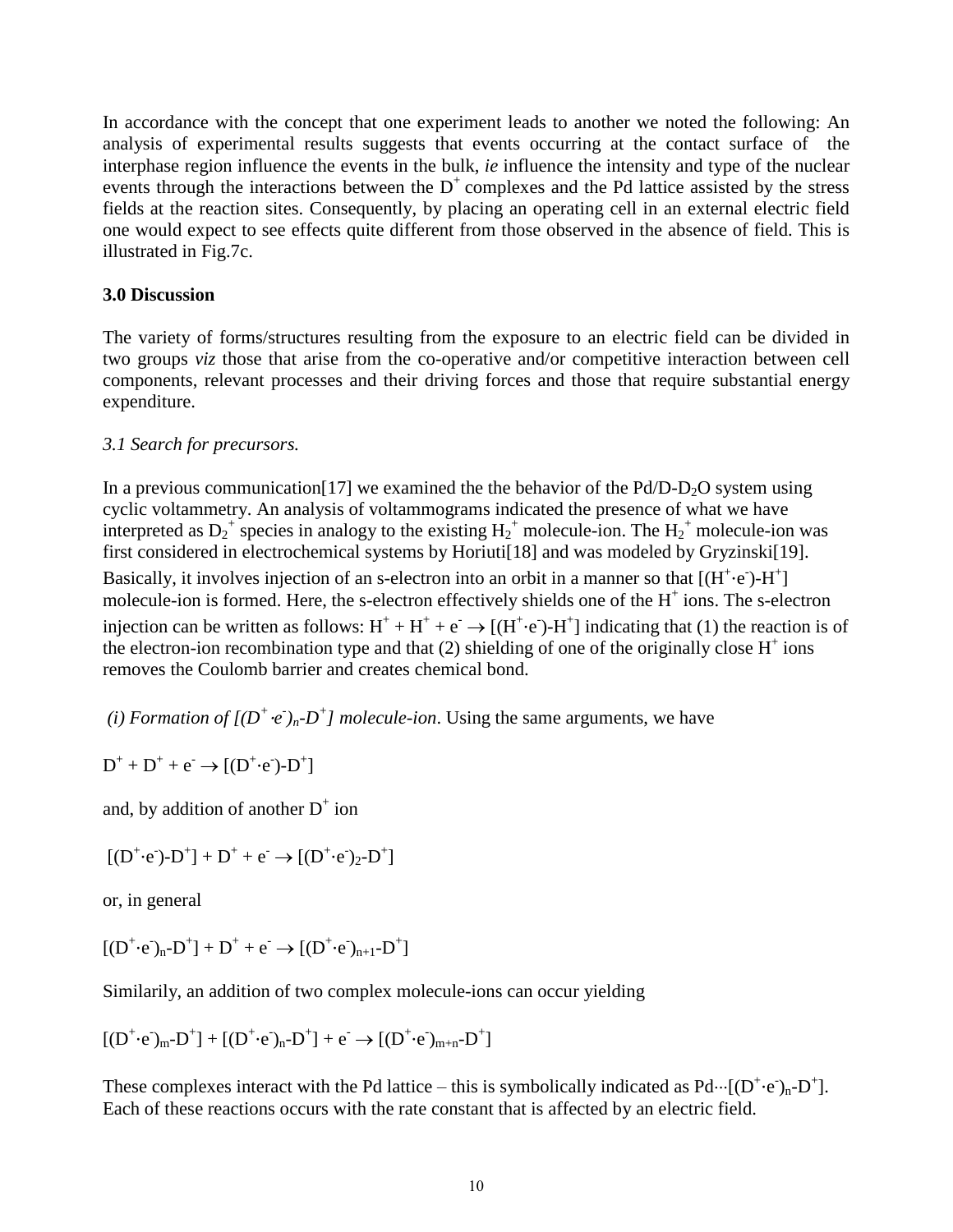*(ii) Complex distribution*. The multiple reaction paths result in a distribution of complexes of varying number of  $(D^+ \cdot e)$  units. Two factors would have to be considered when assessing the distribution pattern: the reaction rate constants and the stability (mechanical) of the complex  $[(D^+ \cdot e^-)_n - D^+]$ .

*(a) Reaction rate.* The reaction path can be viewed as an electron-ion recombination occurring in an external electric field. The effect of an electric field on the rate constant of such reactions was examined by Wojcik and Tachiya[20]. Evidently, the rate constant is affected by an external field in a way that depends on the conditions outside the molecule-ion boundary. In particular, the action of an external field may either accelerate or slow down the electron-ion recombination reaction.

(b) Mechanical stability. The mechanical stability of the  $[(D^+ \cdot e^-)_n - D^+]$  as well as the stability of a domain (of complexes)  $Pd \cdots [(D^+ \cdot e)_n - D^+]_N$  can be examined using the liquid drop analogy, *ie via* the energy considerations and, in particular, by the change in the potential energy associated with the deformation of the spherical drop. The energy of the complex molecule-ion (represented as a liquid drop) consists of two parts:(i) binding energy (energy needed to take the complex apart) and (ii) surface (capillary) energy while that of a domain includes also the electrostatic energy. To evaluate, one can employ the liquid drop model and carry out calculations in a manner similar to that used in assessing the stability of a nucleus.

(c) Distribution. Two distributions are considered (i) that of a  $[(D^+ \cdot e^-)_n - D^+]$  complex and (ii) that of a Pd… $[(D^+ \cdot e^-)_n - D^+]_N$  domain. In both cases, the stability conditions are derived from energy considerations associated with the shape change resulting from the motion of components (charged or not) that occur within the molecule-ion or the domain. In both cases, capillary energy plays an important role. The shape changes arise from fluctuations which, in turn, modify the magnitudes of the potential and kinetic energies of the molecule-ion, respectively the  $Pd \cdots [(D^+ \cdot e^-)_n - D^+]_N$  domain. The interaction with an environment (the Pd lattice and/or s-electrons) occurs in a coherent way.

## *3.2 Fusion reactions*

*(i) Fusion of light elements, T, He*. The production of light elements (T and He) occurs *via* the following set of events:

(i) An s-electron is captured by the molecule-ion,  $[(D^+ \cdot e^-) - D^+]$ , so that the precursor  $[(D^+ \cdot e^-) - D^*]$ is formed,  $([(D^+ \cdot e^-) - D^+] + e_s^- \rightarrow [(D^+ \cdot e^-) - D^*])$ . The electron capture (K-capture) is favored at the "heavy end" of the periodic table where the K-orbits are small and the probability of an electron to be at nucleus is large. In our case, the high probability is assured by high concentration of energetic s-electrons within the domains. The rate of transmutation of the molecule-ion to a precursor increases with an increase in the chemical potential of s-electrons. This can be demonstrated as follows: for the reaction  ${}_{Z}M^A + e_s^- \rightarrow {}_{Z_1}X^A + v$  at equilibrium, the chemical potentials must be equal. The chemical potential of a single molecule (here, the precursor) is just its internal energy, - $\epsilon$ . Consequently,  $-\epsilon_M + \mu(e^-) = -\epsilon_X$ . Now, since the neutrino leaves the system, its chemical potential does not appear and furthermore, an increase in the s-electron concentration or their energies, tends to increase the  $e_s$  capture. Following the s-electron capture the electrostatic energy of the complex molecule-ion is reduced causing its collapse to the precursor.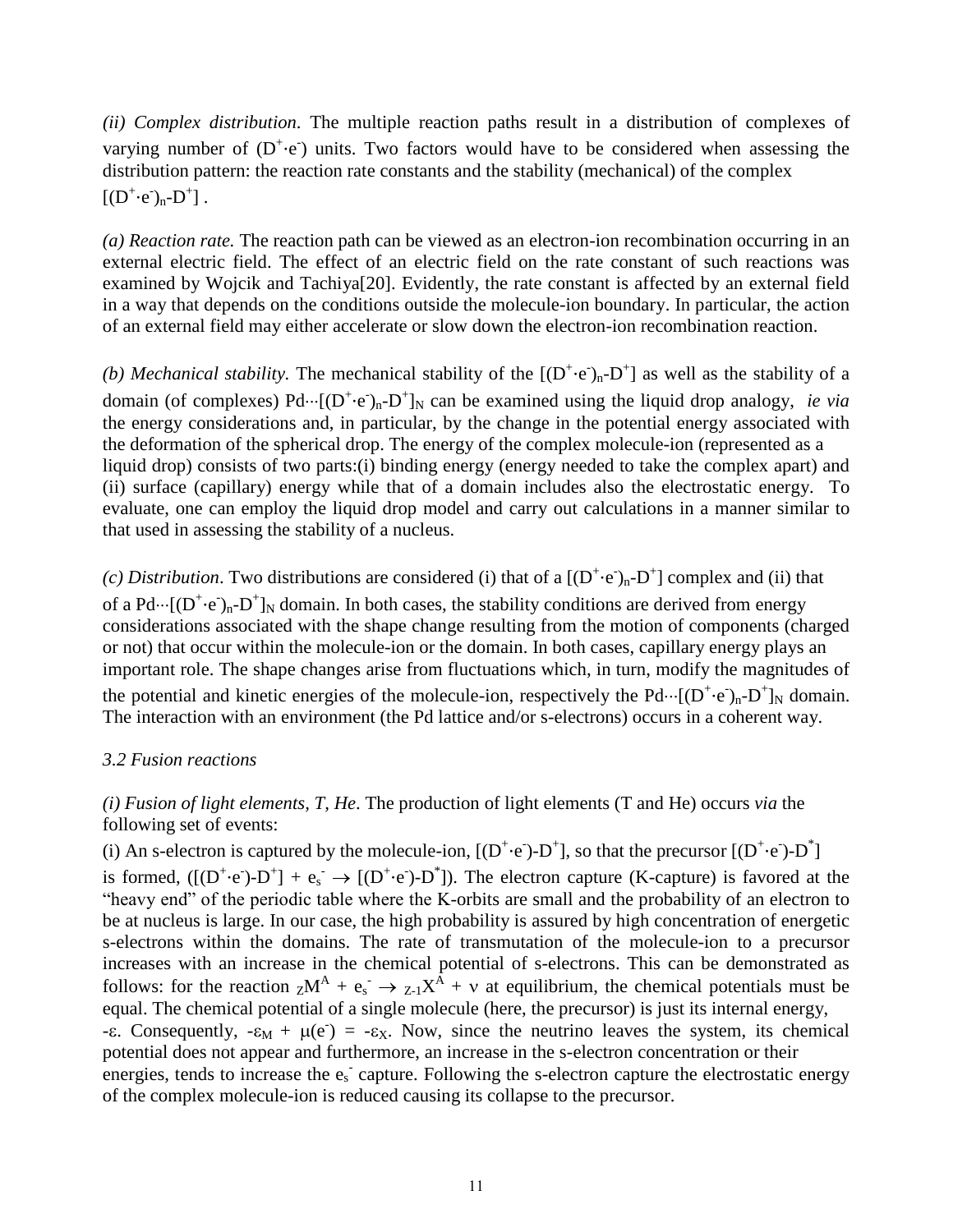(ii) The electron capture effectively changes the nature of the force acting between the shielded

deuterons, *ie* change from chemical bonding to nuclear forces, to form  $[(D^+ \cdot e) \cdots D^*]$  or  $_1(X)^4$ , a highly excited nucleus.

(iii) The excited nucleus can decay *via* the  $\beta$  emission to He:  $_1(X)^4$ - e<sup>-</sup>  $\rightarrow$  <sub>2</sub>He<sup>4</sup> and *via* the proton emission followed by  $\beta$  emission to T:  $_1(X)^4$ -  $p^+ \rightarrow_0(X)^3$ -  $e^- \rightarrow_1 X^3 = T$ (emission of charged particles was observed).

*(ii) Fusion of heavier elements, qualitative observations*. Fusion of heavier elements, *eg* Al, Mg, Si, Ca, Zn, *etc*. occurs (in our system) when an operating cell is placed in an external electric field. Qualitatively, the newly fused elements are found to be randomly distributed over the electrode surface area indicating highly localized reaction sites. The analysis of the reaction sites show either a single element, *eg* Al, or more than one element, *eg* Al and Mg. There appears to be some correlation between the structure of the reaction site, as displayed by SEM, and the number of fused elements present. A common feature exhibited in both cases (presence or absence of field) is the presence of highly localized reaction sites (Note the hot spots displayed by IR imaging in the absence of field).

*(iii) Proposed fusion mechanism for heavier elements*. In formulating the fusion mechanism, we note the following:

(a) Fusion must be a single event in the sense that it follows the reaction scheme:

precursor + trigger  $\rightarrow$  unstable "nucleus"  $\rightarrow$  stable nucleus.

One triggering mechanism might be due to e<sup>s</sup> - -capture assisted by local conditions, *eg* stress field, electric field, *etc*.

(b) Fusion must involve events within the precursor as well as to provide the balancing charge of electrons in the K,L,M,N,.. orbits.

(c) Fusion to heavier elements (in our system) requires the presence of an external electrostatic field. The fields used in our experiments were on the order of  $10^3$  V cm<sup>-1</sup>, *ie* too small to affect chemical bonding within the precursor. Consequently, there are a number of questions that need to be answered, *viz* how the field interacts with the system as a whole to produce precursors containing a large number of  $(D^+ \cdot e)$ <sub>n</sub> elements within the  $[(D^+ \cdot e^-)_n - D^+]$  complex. Is the fusion reaction leading to multiple elements due to a single large precursor which disintegrates when in an excited state to yield multiple elements, or is a number of precursors present within the domain?

### **4.0 Concluding remarks**

1. The most obvious effect of an external electric field is the shape change of the individual globules of the "cauliflower" structure of the co-deposited material. With the shape change there is a change in the defects density as well as in the stress field intensity. Both these factors affect the interaction between the D<sup>+</sup>-complexes and the Pd lattice, *ie* they contribute to the formation of the  $Pd \cdots [(D^+ \cdot e^-)_n - D^+]_N$  domains.

2. The concentration of the  $D^+$ -complexes is determined by the overpotential. The effect of an external electric field is minimal.

3. Excess enthalpy is generated by highly energetic fast reactions that resemble "mini-explosions".